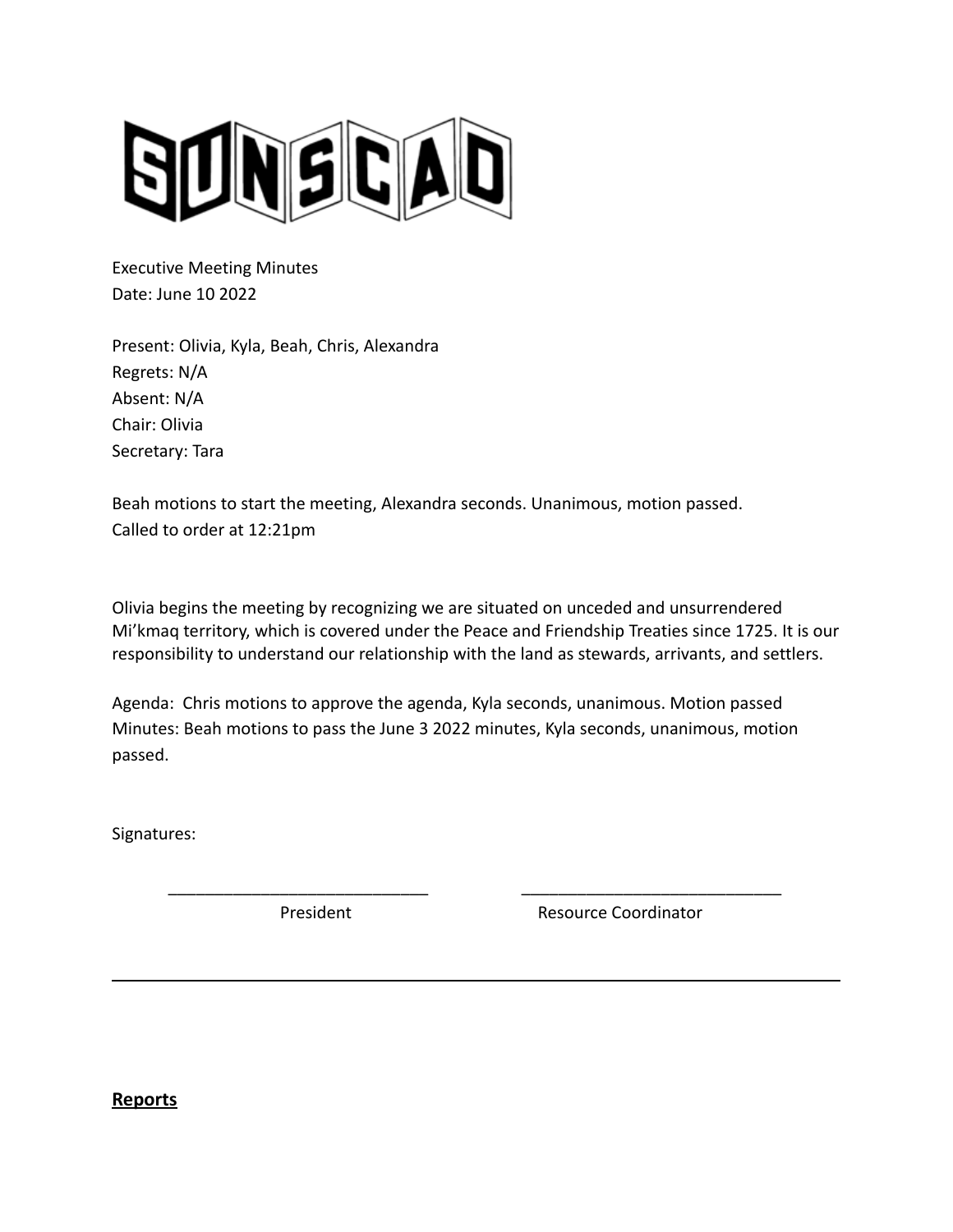### **Beah**

- Worked on the Mural festival
- Brainstormed events
- Read the MAAE Report done by Renee
- Went to the working meeting
- Went to the Orientation meeting

#### **Kyla**

- Worked on Instagram
- E-mails
- Worked on the website. Got the mental health info updated and uploaded all the minutes

#### **Chris**

- Went to Finance & Physical Resources Committee
- Looked at the budget
- E-mails

#### **Alexandra**

- Read the MAAE Report done by Renee
- Checked out the Discord to see if there was anything regarding academic posted

### **Olivia**

- E-mails
- Government Round Table
- Free Coffee second print (draft)
- Worked on documents MOU, Code of Conduct
- Had first meeting with the Designer
- Looked for a new Computer for the office
- Went to Orientation meeting
- Started cleaning out the office computer

### **Ratifications**

- Alexandra motions to ratify the Photography Club, Beah seconds, unanimous, motion passed
- Chris motions the ratify the NSCAD Chinese Student Association (NCSA), Beah seconds, unanimous, motion passed